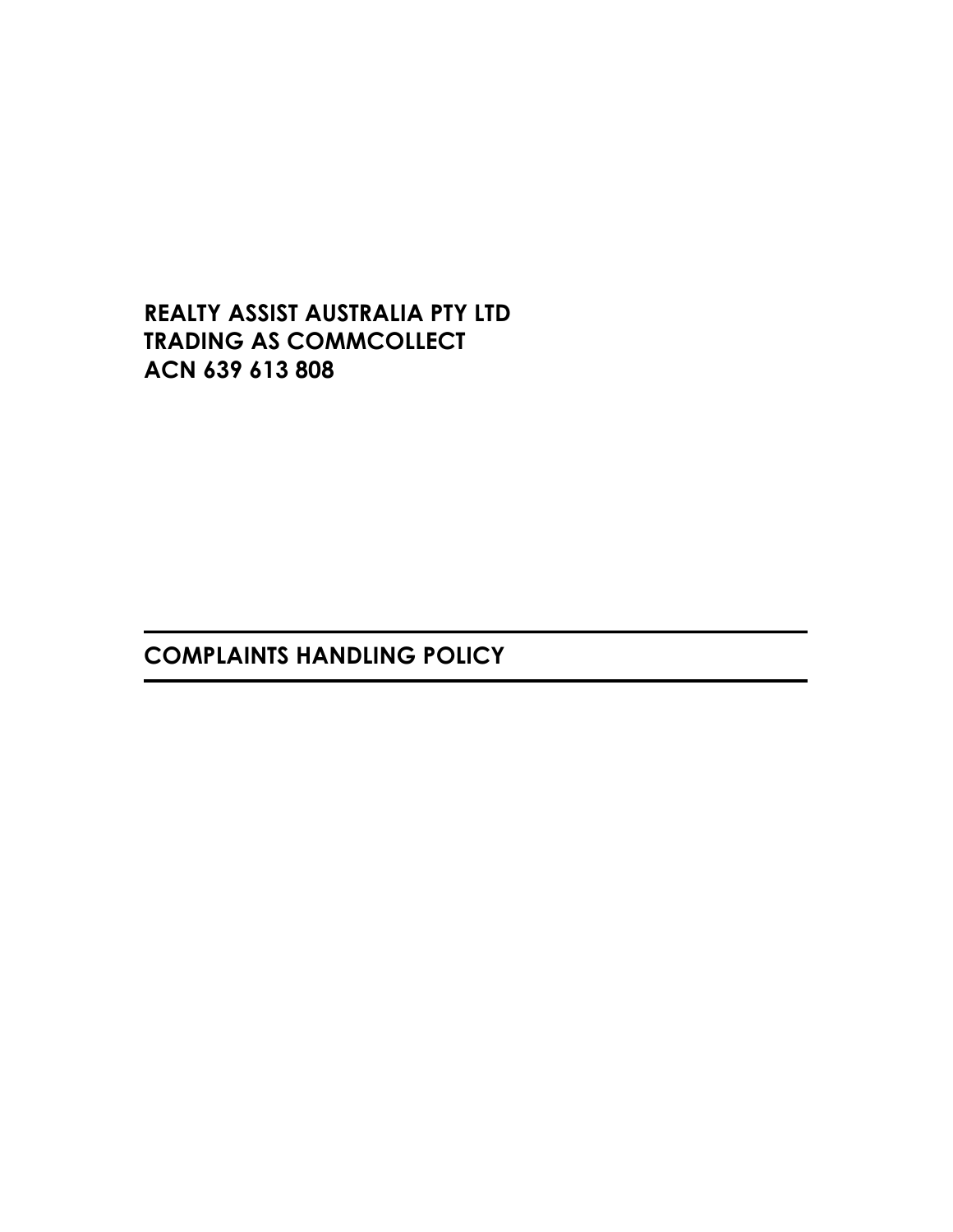### 1. INTRODUCTION

Realty Assist Australia Pty Ltd trading as CommCollect (CommCollect or we) is committed to taking all feedback, in particular, all complaints that we receive, seriously. We believe that dealing appropriately with a complaint provides an opportunity for us to improve our investor services and preserve our good reputation.

The purpose of this Complaints Policy (Policy) is to demonstrate our commitment to resolve complaints, and to detail the ways in which investors can bring their concerns to our attention. The objective of this Policy is to assist us, our directors and representatives, to resolve complaints in an efficient, effective, and professional manner.

## 2. RESOLVING COMPLAINTS

CommCollect has designed a complaints handling process that satisfies Essential Elements of Effective Complaints Handling as set out in the Australian Standard AS ISO 10002-2006 Customer Satisfaction – Guidelines for complaints handling in organisations (ISO 10002:2004 MOD), published by SAI Global Limited on 5 April 2006 (AS ISO 10002-2006) and the Australian Securities and Investments Commission Regulatory Guide 165 Licensing: Internal and external dispute resolution (July 2015) (ASIC RG 165).

Our complaints handling process aims to:

- (a) increase the level of investor satisfaction with the delivery of services;
- (b) recognise, promote and protect the rights of investors;
- (c) provide an efficient, fair and accessible mechanism for resolving investor complaints;
- (d) provide information to investors on the complaints handling process for the services provided by CommCollect; and
- (e) monitor complaints to improve the quality of the services provided by CommCollect.

#### 2.2 Definition of complaint

CommCollect has adopted the definition of a complaint from ASO ISO 10002-2006 and ASIC RG 165:

A complaint is an expression of dissatisfaction made to an organisation, related to its products or services, or the complaints handling process itself, where a response or resolution is explicitly or implicitly expected.

To help us investigate and resolve your complaint effectively, please provide us with the following information with your complaint:

- (a) your full name, address and contact phone number(s);
- (b) your investor number and the relevant Fidelity fund in which you are invested and the subject of the complaint (if applicable);
- (c) a description of your complaint;